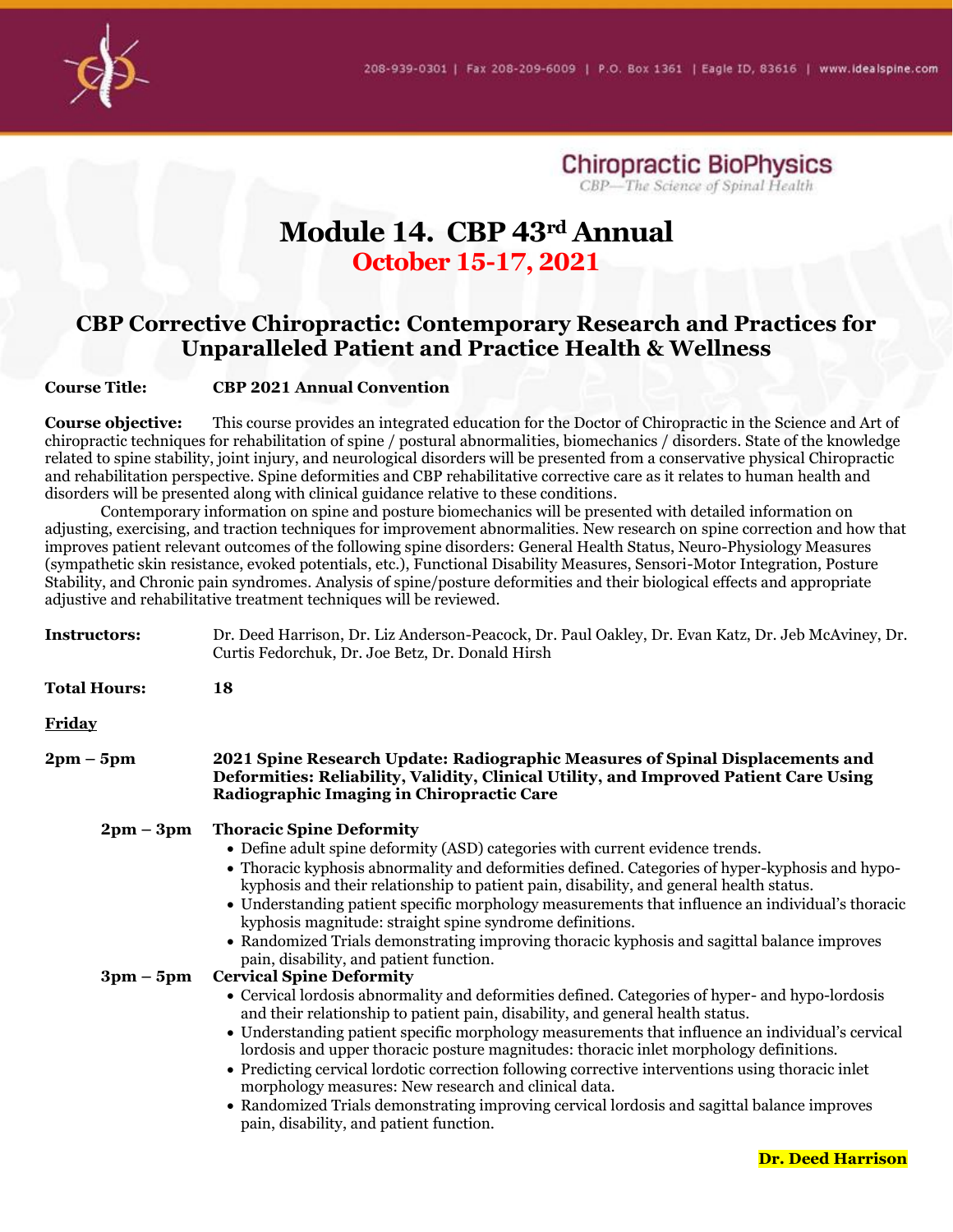| $5pm - 7pm$                     | Newborn to 6 years of age: Principles and Practice of Pediatric Patient Care in Today's<br>Chiropractic<br>• Common pediatric health disorders presenting to the chiropractic clinician and their relationship<br>to spine injury, dysfunction, and alignment.<br>• Anatomy and physiology review relative to vertebral position and skeletal posture.<br>• Assessing for vertebral subluxations using postural rotations and translations of the head,<br>thorax, and pelvis.<br>• Explanation and description of the pediatric examination.<br>• Palpation of the pediatric patient.                                                                                                                                                        |
|---------------------------------|-----------------------------------------------------------------------------------------------------------------------------------------------------------------------------------------------------------------------------------------------------------------------------------------------------------------------------------------------------------------------------------------------------------------------------------------------------------------------------------------------------------------------------------------------------------------------------------------------------------------------------------------------------------------------------------------------------------------------------------------------|
|                                 | • Interventions for the pediatric patient and clinical case studies.                                                                                                                                                                                                                                                                                                                                                                                                                                                                                                                                                                                                                                                                          |
|                                 | Dr. Liz Anderson-Peacock                                                                                                                                                                                                                                                                                                                                                                                                                                                                                                                                                                                                                                                                                                                      |
| <b>Saturday</b><br>$9am - 11am$ | <b>Chiropractic Principles Meets the Science and Art of Structural Rehabilitation Care</b><br>• Understanding upper cervical spine injury and instability-A surgeons perspective.<br>• Surgical vs. conservative management of the upper cervical spine.<br>• Evidenced based co-management of cervical spine injuries: injection, surgical intervention, and<br>chiropractic rehabilitation.<br>Dr. Chris Centeno                                                                                                                                                                                                                                                                                                                            |
| $11am - 12pm$                   | Identifying common injuries to the upper cervical spine complex and best practices for<br>structural rehabilitation to help the patient heal.<br>• Identify common spine injuries to the upper cervical spine.<br>• Discuss the clinical presentation of these injuries both subjectively and objectively.<br>• Discuss the research and evidence on how CBP care might offer patients improved outcomes of                                                                                                                                                                                                                                                                                                                                   |
|                                 | care.<br>• Specific cases, legal cases using CBP, as the fundamentals of presenting the evidence of CBP<br>research in court.<br>Dr. Evan Katz                                                                                                                                                                                                                                                                                                                                                                                                                                                                                                                                                                                                |
| $12pm - 1pm$                    | CBP Technique & CBP Non-Profit Research Updates: Prevalence of spine subluxation<br>measures in clinical practice, New Randomized Trials, Pilot projects, and case reports.<br>• Practice based prevalence of spine subluxation and measurement cut points in clinical practice.<br>• Pediatric spondylo-listhesis and antero-listhesis incidence and treatment.<br>• Pilot Study: Effects of Chiropractic BioPhysics® Structural Rehabilitation Protocol on Blood-<br>Glucose Levels of Type 1 Diabetics<br>• Spondylolisthes: selective review of literature, management, and case outcomes on x-ray.                                                                                                                                       |
|                                 | <b>Dr. Curtis Fedorchuk</b>                                                                                                                                                                                                                                                                                                                                                                                                                                                                                                                                                                                                                                                                                                                   |
| $1pm-2pm$                       | Lunch                                                                                                                                                                                                                                                                                                                                                                                                                                                                                                                                                                                                                                                                                                                                         |
| $2pm-3pm$                       | Scoliosis Deformities and Thoracic Kyphotic Deformities: The Mirror Image Bracing<br><b>Concept with New Research and Insights</b><br>• Mirror Image® scoliosis bracing concept defined.<br>• Types of thoracic braces--selecting the right type of brace for the patient at hand.<br>• Indicators for soft vs. hard bracing in Adult kyphosis vs. Scheuermann's or Juvenile.<br>• Fitting and application of the different braces.<br>• Follow up considerations for the patients after Mirror Image® Bracing.<br>• How to implement bracing and course material into your existing practice as well as survey<br>research materials.<br>• Studies supporting efficacy of course materials and treatment methods.<br><b>Dr. Jeb McAviney</b> |